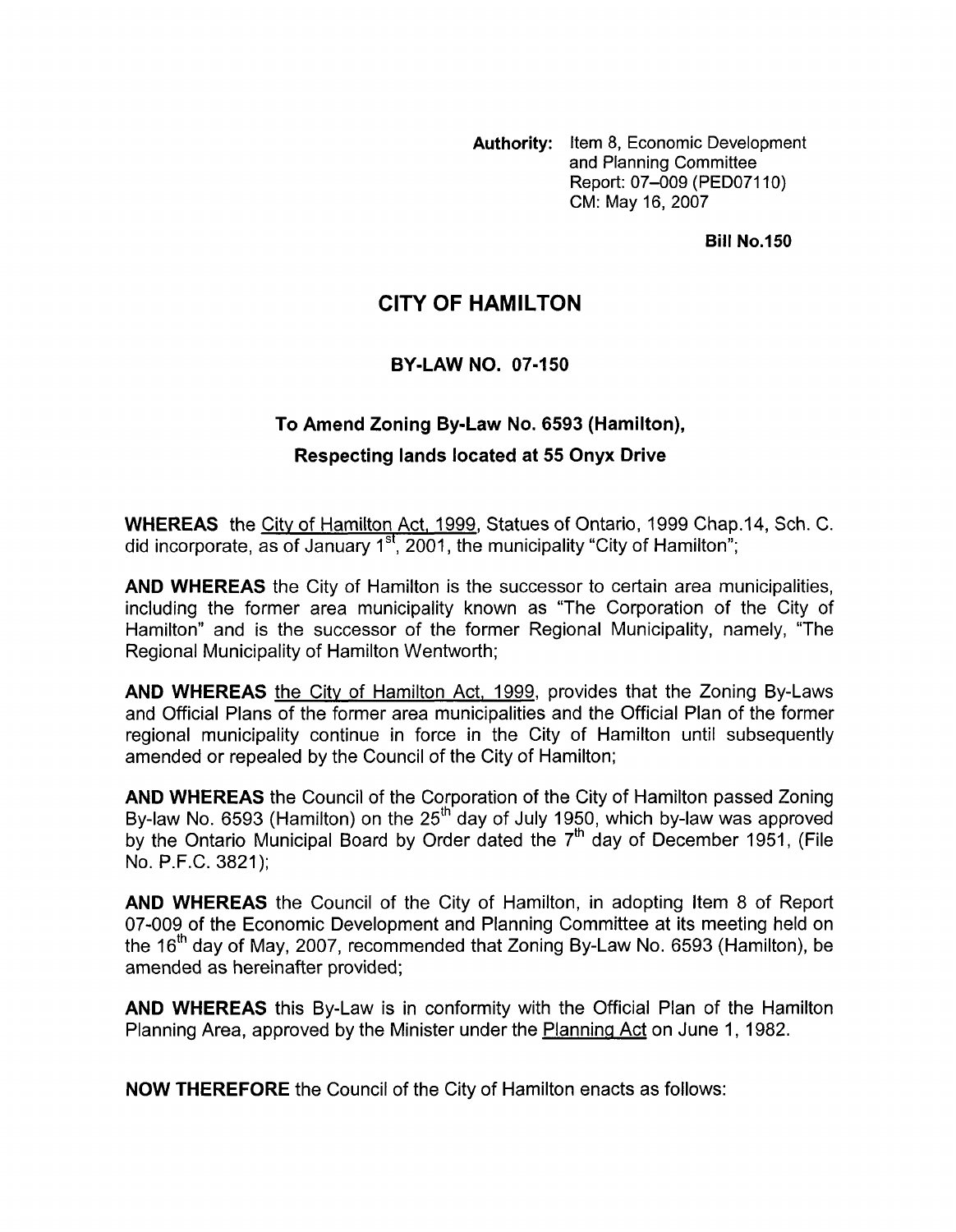## **By-Law Respecting 55 Onyx Drive (Page 2 of 3)**

- 1. That Sheet No. E27e of the District Maps, appended to and forming part of By-Law No. 6593 (Hamilton), as amended, is hereby amended by changing the zoning from the "B-2" (Suburban Residential) District to the "C" (Urban Protected Residential, etc.) District, the lands, the extent and boundaries of which are shown on a plan hereto annexed as Schedule **"A".**
- 2. No building or structure shall be erected, altered or enlarged, nor shall any building or structure or part thereof be used, nor shall any land be used, except in accordance with the "C" District provisions.
- **3.** The Clerk is hereby authorized and directed to proceed with the giving of notice of the passing of this By-Law, in accordance with the Planning Act.

PASSED and ENACTED this 16<sup>th</sup> day of May, 2007.

Fred Eisenberger Mayor **City Clerk** 

Kevin C. Christenson

ZAR-06-92